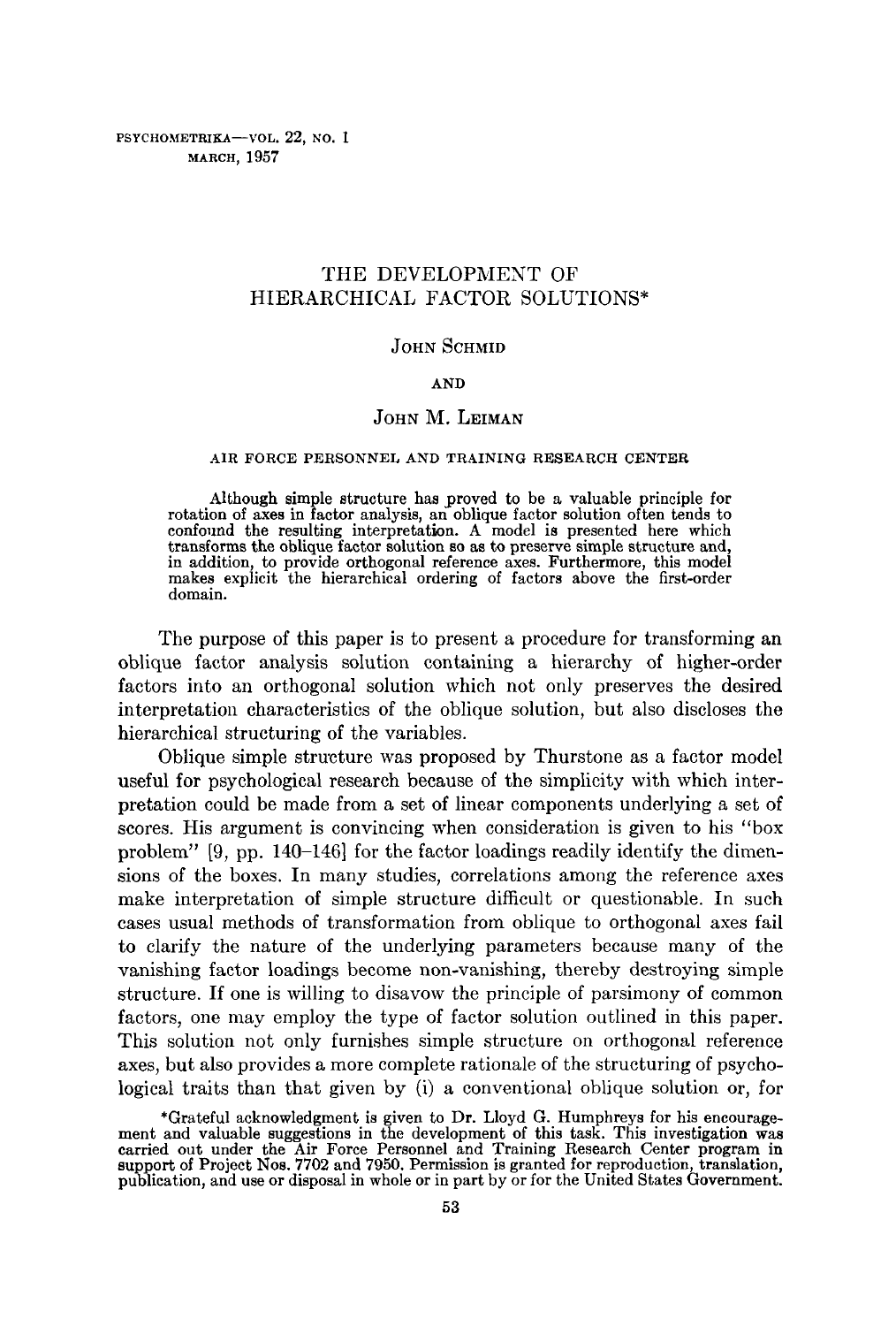that matter, (ii) a solution in which the number of common factors is equal to the rank of the reduced correlation matrix.

It seems reasonable to assume that psychological behavior may be com'eived as functioning at different levels of complexity. That is, a complex behavior activity might be thought of as an assembly of progressively less complex levels of activity--each level may have semantic, psychological, or practical meaning. For example, Vernon [11, pp. *22-24]* reports that the mental structure of a group of British Army and Navy recruits was examined with a battery of cognitive tests. As determined from the sign pattern of cemroid factor loadings, one general factor was found to be present in all tests. This factor was designated as  $q$ . With the elimination of  $q$ , the battery (.ould be fractionated into two nmin groups of tests: academic and practical. In turn, the academic factor could be broken into verbal, numerical, and educational factors; the practical factor could be broken into mechanical, spatial, and physical factors. This structuring of the tests into a hierarchy of factors has many recommendable features—it provides information about the classification of tests and the behaviors measured by them in varying orders of concurrence and dependence. Had this particular centroid solution been rotated to an oblique solution, the hierarchical ordering would have been tost or rendered uncertain.

Structuring of tests into a hierarchical pattern is not a new consideration. l lolzinger's hi-factor solution is a special ease in which one second-order factor overlays the first-order group factors. Burt  $\{1, 2, 3\}$  has strongly advocaled the hierarchical model for many years. His group factor method, which yields this hierarchy, proceeds by successive grouping of variables according to their sign pattern in a eentroid solution. The procedure set forth in this paper, however, is an elaboration of the procedure demonstrated by Thompson  $[8, pp. 297-302]$  and Thurstone  $[9, pp. 411-439]$ . It differs from Burt's not in the product but in the process. The hierarehieal solution is shown to be a consequence of successively obtained higher-order factor solutions. A necessary condition is the existence of simple strueture at each level. If oblique simple structure exists, it can be recast into a hierarchical pattern similar in kind to that which Vernon inferred from the centroid solution. It will be seen that the characteristics of simple structure are retained not only at the level of the first-order factors but also at all levels.

### *Mal/wmalical Ralionale*

The mathematical rationale for the model outlined in the paper is derived from Tucker's [10] generalization of the fundamental factor theorem stated by Thurstone [9, p. 78]. This theorem states that a correlation matrix, R, may be decomposed into correlated common factors and unique factors.

$$
(1) \hspace{1cm} R = P\phi P' + U^2,
$$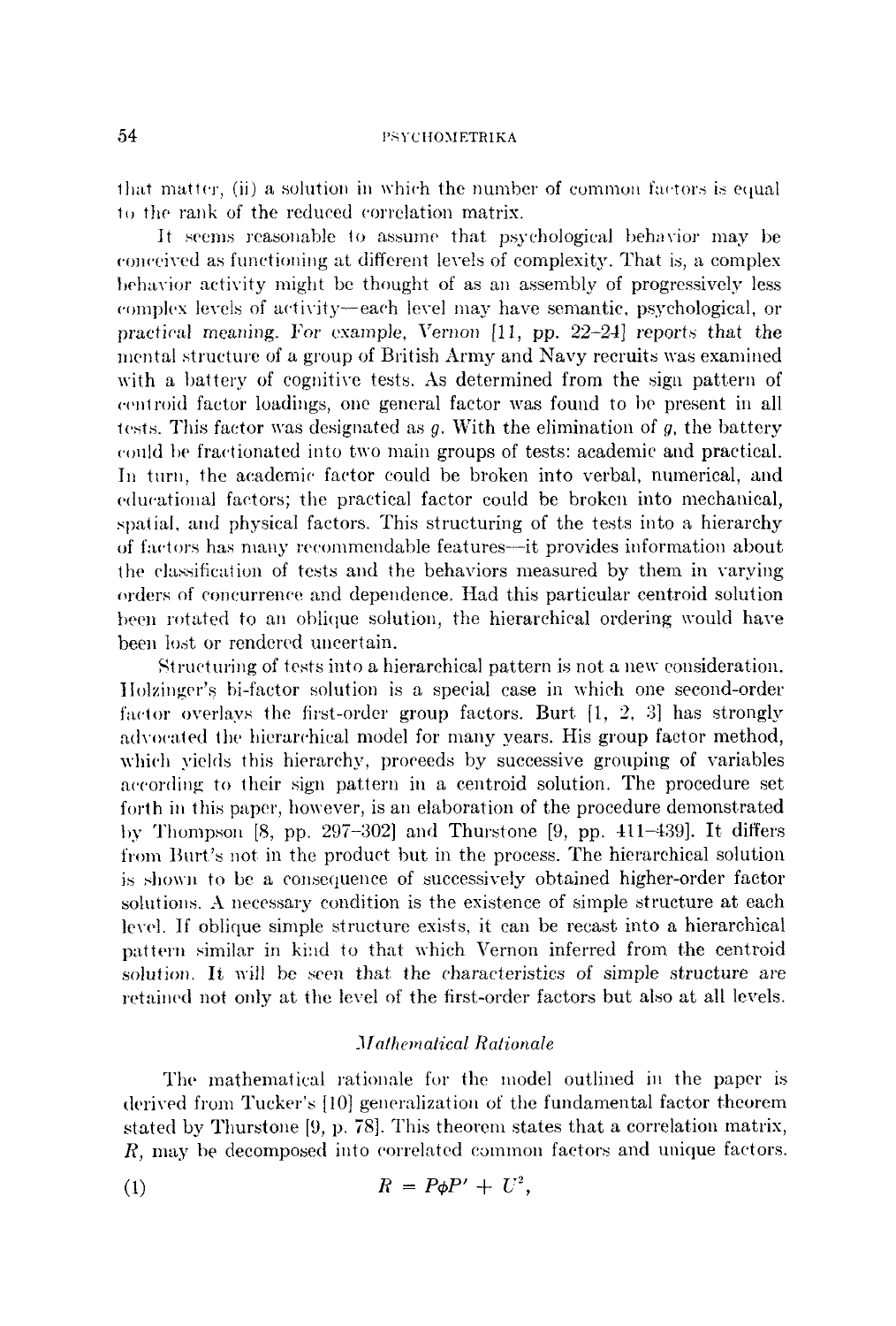where P represents the coordinates of the vector representation of the variables on oblique Cartesian reference axes or factors,  $\phi$  represents the intercorrelations among the oblique reference axes, and  $U$  represents the unique factor coefficients. It is readily seen that if  $\phi$  is the identity matrix, the fundamental factor theorem of Thurstone results.

A second theorem used in this development also stems from Tucker's article. He shows that if the intercorrelations among the factors,  $\phi$ , can be decomposed as

$$
\phi = HH',
$$

then the oblique factors,  $P$ , may be transformed into orthogonal factors,  $F$ , according to the operation

(3)  $PH = F$ .

That is, the coordinates of the variables represented as vectors may be transformed from oblique to orthogonal reference axes. Each row of H represents the direction cosines of the oblique axes with respect to the orthogonat axes developed by the decomposition.

Guttman [4] demonstrates that if a matrix of intercorrelations,  $\phi$ , is factored as in  $(2)$  no matter how H is built up, the reference axes are orthogonal. The factoring or decomposition may involve any of a variety of procedures, such as the diagonal or square root method of factoring, the centroid procedure, or the method of principal axes.

The development of the hierarchical model utilizes these propositions. In the following discussion,  $P_{\ell}$  will refer to the primary factor pattern of the ith order variables or factors; that is, the coordinates of the vector representation of the variables on the *i*th order oblique reference axes.  $R_i$  will be used to designate the intercorrelations among the *i*th primary factor reference axes.  $U_i$  will represent the unique *i*th order variables or factors.

At the outset, the initial correlation matrix, R, is decomposed according to (1) as follows:

(4) 
$$
R = P_1 R_1 P_1' + U_1^2.
$$

In like manner,  $R_1$  is decomposed

(5) 
$$
R_1 = P_2 R_2 P_2' + U_2^2.
$$

In turn,  $R_2$  is decomposed

(6) 
$$
R_2 = P_3 R_3 P'_3 + U_3^2.
$$

Each higher-level matrix of intereorrelations among primary factors is decomposed in this fashion until  $R_i$  becomes the identity matrix, which implies that the ith order primary factors are orthogonal. That is,

(7) 
$$
R_{i-1} = P_i P'_i + U_i^2.
$$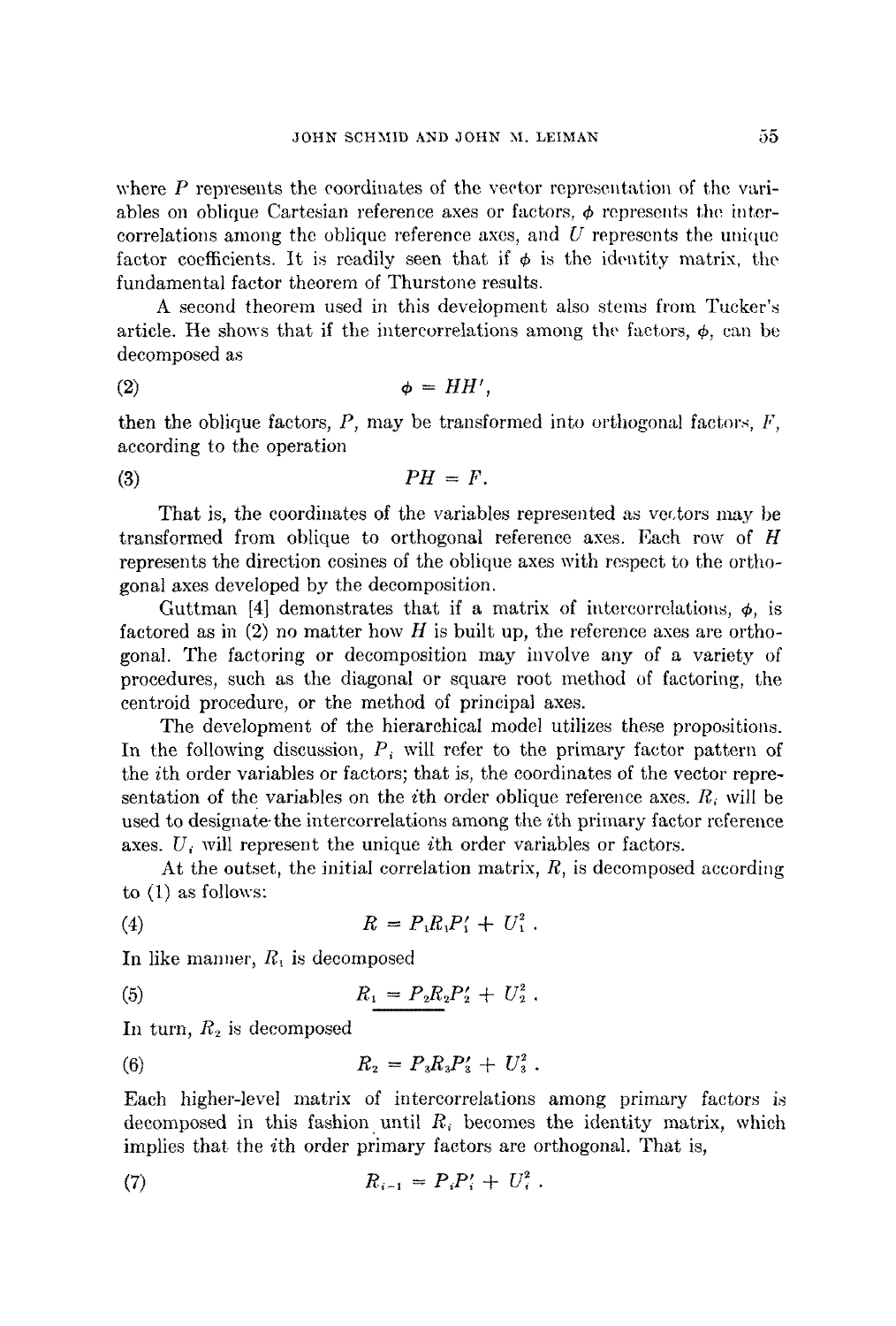In many cases,  $R_i$  becomes a unit scalar and  $P_i$ , therefore, is merely a column matrix. Elementary matrix manipulation permits (7) to be rewritten as a product of a supermatrix and its transpose:

(8) 
$$
R_{i-1} = [P_i : U_i] \cdot [P_i : U_i]'.
$$

Designating the supermatrix,  $[P_i: U_i]$ , by  $B_i$ , according to (3), the  $(i - 1)$ th order primary factors,  $P_{i-1}$ , can be made orthogonal by the operation  $P_{i-1}B_{i}$ .

However

(9) 
$$
R_{i-2} = P_{i-1}R_{i-1}P'_{i-1} + U^2_{i-1}.
$$

Therefore, it follows that  $R_{i-2}$  may be rewritten as a product of a new supermatrix and its transpose:

(10) 
$$
R_{i-2} = [P_{i-1}B_i : U_{i-1}] \cdot [P_{i-1}B_i : U_{i-1}]'.
$$

This new supermatrix may be designated as  $B_{i-1}$ . By virtue of (2) and Guttman's demonstration [4], orthogonal reference axes are obtained. Furthermore,  $B_{i-1}$  serves to rotate the primary pattern,  $P_{i-2}$ , to this orthogonal reference framework. Continuing this process to the lowest-order level, the initial primary or first-order factors,  $P_1$ , are orthogonalized by the operation  $P_1B_2$ . Designate  $P_1B_2$  as B instead of  $B_1$  since one is usually not concerned with explicitly appending the diagonal matrix of unique factors to the common factor solution. *B,* then, is the hierarchical solution. Since

$$
R \text{ (with communities)} = BB',
$$

B represents coordinates of the test variables on orthogonal axes.

In the development of a hierarchical solution, careful attention should be paid to the distinction between simple structure and primary pattern. This distinction has been clearly drawn and illustrated by Harris and Knoell [5]. The hierarchical solution is contingent upon the development of a primary pattern at each level. This primary pattern, however, may be obtained from the simple structure, which is computed either graphically or analytically. Once simple structure is identified, it may easily be converted to primary pattern [5] by the operation

$$
(12) \t\t\t P_i = V_i (R_i^{-1})_d^{\frac{1}{2}},
$$

where  $P_i$  is primary pattern,  $V_i$  is simple structure, and  $(R_i^{-1})_d^{\frac{1}{2}}$  is the matrix of the reciprocals of the direction cosines between each primary axis and its own simple structure reference axis.  $(R_i^{-1})_d^{\dagger}$  is obtained by taking the square roots of the diagonal elements only of  $R_i^{-1}$ .

### *Procedure*

To demonstrate the procedure for rotating an oblique simple structure into a hierarchical factor solution, a correlation model was constructed from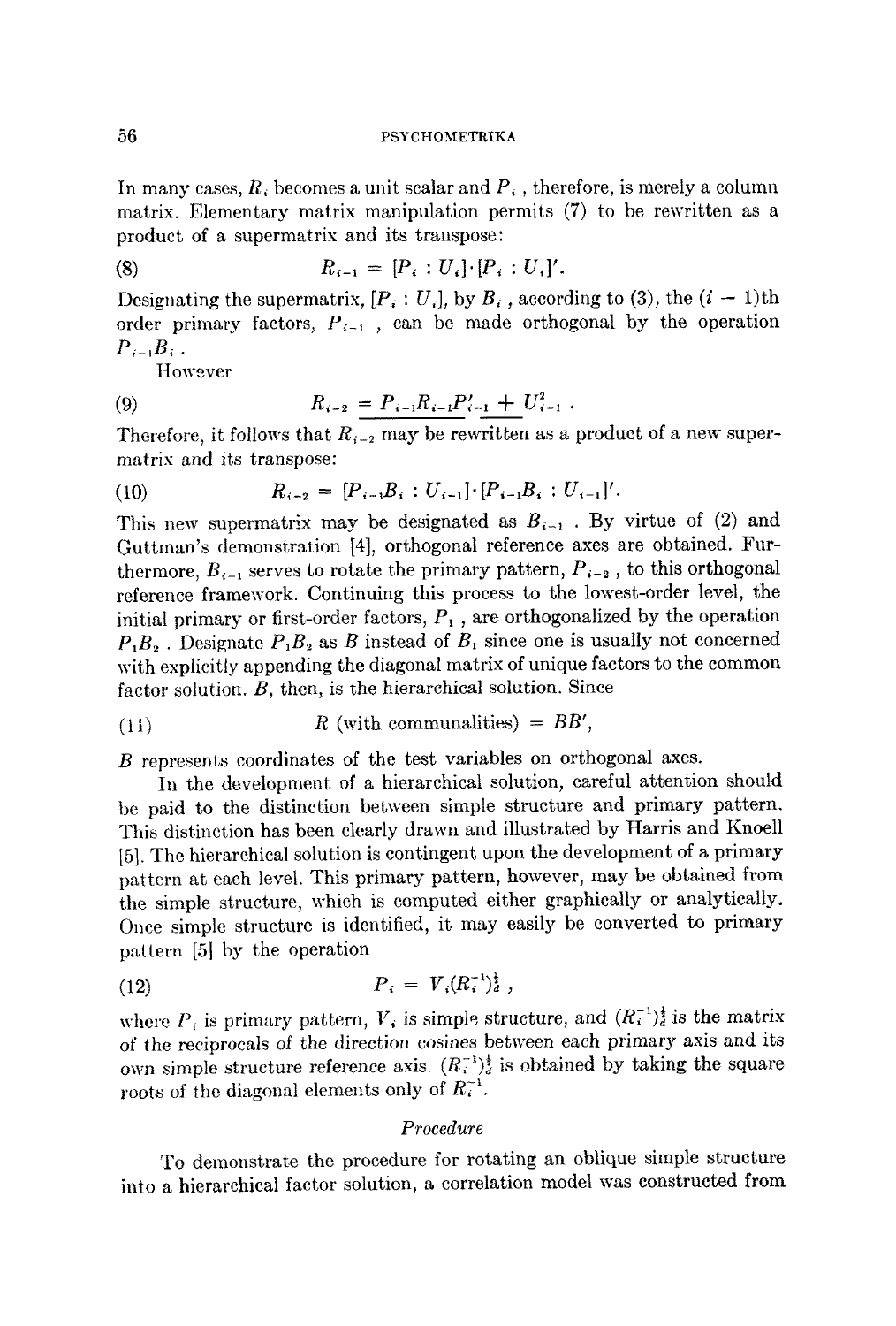|                                                        | Correlation Matrix, R <sup>*</sup> |              |                      |                              |                                      |                                              |                                                      |                                                              |                                                                     |                                                                              |                                                                                       |                                                                                               |  |  |  |
|--------------------------------------------------------|------------------------------------|--------------|----------------------|------------------------------|--------------------------------------|----------------------------------------------|------------------------------------------------------|--------------------------------------------------------------|---------------------------------------------------------------------|------------------------------------------------------------------------------|---------------------------------------------------------------------------------------|-----------------------------------------------------------------------------------------------|--|--|--|
|                                                        | ı                                  | 2            | 3                    | 4                            | 5                                    | 6                                            | 7                                                    | 8                                                            | 9                                                                   | 10                                                                           | 11                                                                                    | 12                                                                                            |  |  |  |
| ı<br>2<br>3<br>4<br>6<br>7<br>8<br>9<br>10<br>11<br>12 | 6400                               | 7200<br>8100 | 3136<br>3528<br>4900 | 2688<br>3024<br>4200<br>3600 | 0983<br>1106<br>0753<br>0645<br>6400 | 0491<br>0553<br>0377<br>0323<br>3200<br>1600 | 1290<br>1452<br>0988<br>0847<br>1344<br>0672<br>4900 | 0369<br>0415<br>0282<br>02L2<br>0384<br>0192<br>1400<br>0400 | 2903<br>3266<br>2222<br>1905<br>1089<br>05h<br>1429<br>0408<br>8100 | 1613<br>1814<br>1235<br>1058<br>0605<br>0302<br>0794<br>0227<br>4500<br>2500 | 0645<br>0726<br>0494<br>04.24<br>0242<br>0121<br>0318<br>0091<br>1458<br>0810<br>3600 | 0753<br>0847<br>0576<br>0494<br>0282<br>OLA .<br>0370<br>0106<br>1701<br>0945<br>4200<br>4900 |  |  |  |

|  | TABLE 1 |  |  |
|--|---------|--|--|
|  | $-$     |  |  |

 $\texttt{\textcolor{red}{*} commandities appear in the principal diagonal. Decimal points have been}$ omitted.

#### TABLE 2

TABLE 3 Intercorrelations of Primary Factors, R



|     |        | п      | III     | IV      |        | VI     |
|-----|--------|--------|---------|---------|--------|--------|
| I   | 1,0000 | -5600  | .1536   | $-230L$ | .1032  | .1344  |
| IJ  | . 5600 | 1.0000 | $-1344$ | -2016   | .3528  | 1176ء  |
| IJI | .1536  | 44د.   | 1.0000  | -2400   | .1512  | .0504  |
| T٧  | .2304  | 2016ء  | .2400   | 1,0000  | .2268  | 0756ء  |
| v   | .4032  | .3528  | .1512   | .2268   | 1,0000 | .2700  |
| VI  | .1344  | 1176ء  | -0504   | 0756ء   | -2700  | 1.0000 |

TABLE 4

Second-Order Primary Factors,  $P_2$ 

I  $II$ III  $.8$ <br> $.7$  $23456$  $\frac{1}{6}$  $\frac{.9}{.3}$ 

TABLE 5

Correlations Among Second-Order Primary Factors,  $\frac{R}{2}$  $\frac{1}{2}$ 

|    |        | TΤ     | TTT    |
|----|--------|--------|--------|
| Ŧ  | 1,0000 | .4800  | -5600  |
| ŦТ | 4800ء۔ | 1,0000 | .1200  |
| иI | 5600ء  | 1200   | 1,0000 |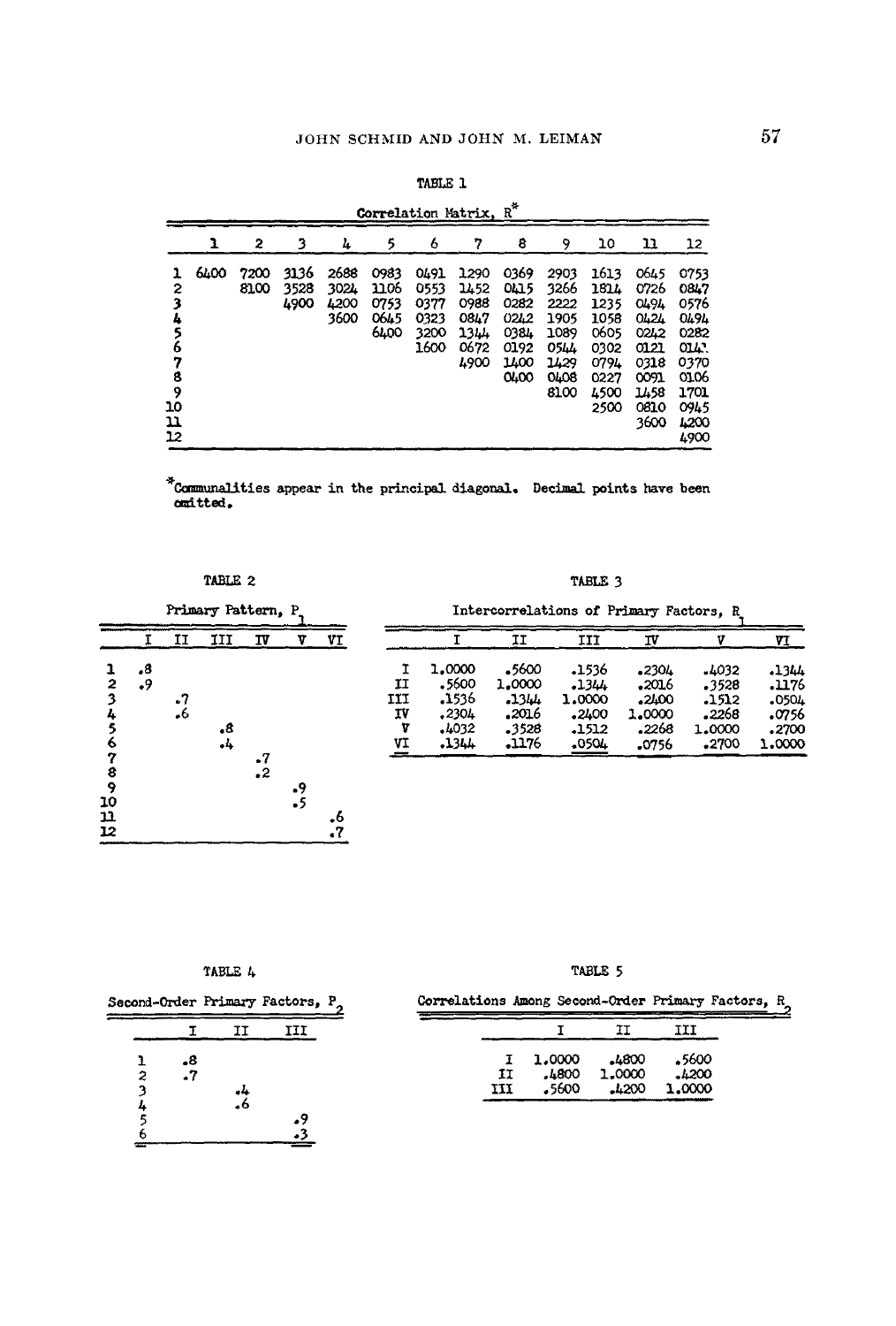## 58 PSYCHOMETRIKA

a postulated simple structure factor matrix. It should be emphasized, however, that any set of empirical variables which can be rotated to simple structure can also be put in this more interpretable and meaningful hierarchical form. That is, if simple structure exists by any definition for a set of variables, the procedure is applicable. The given correlation matrix is presented in Table 1. An oblique solution was developed by the multiple-group method [6]. This oblique solution consists of a primary pattern,  $P_1$ , and intercorrelations among the primary factors,  $R_1$ . These two matrices are presented in Tables 2 and 3. An oblique solution could have been produced by rotation from a eentroid solution or by some analytic method instead of the multiple-group procedure. However, the method of arriving at the oblique solution is of little consequence for our purposes, and the grouping procedure was thought to be the most expeditious here. If oblique simple structure,  $V_1$ , had been produced,  $P_i$  could be obtained quite readily by the operation indicated in (12). Regardless of methodology, the final rotated oblique solution should be transformed into a primary pattern,  $P_1$ , as defined by Holzinger and tlarman [7, chap. XI].

The intercorrelations of the primary factors,  $R_1$ , (with communalities determined and placed in the diagonal elements) are then factored by any method. Usually it is most expeditious to carry out a *common-factor* analysis at each stage to separate the common-factor space from the unique-factor space. Rotation of these second-order factors is then performed to obtain the primary pattern of the second-order factors,  $P_2$ , (Table 4) and the intercorrelations of the second-order primary factors,  $R_2$ , (Table 5). A check may be made at this point since  $R_1$  (with communalities) =  $P_2R_2P_2$ . Again this  $P_2$  may be developed by the construction of an oblique simple structure,  $V_2$ , which is then transformed into  $P_2$  by the operation indicated in (12).

Since the second-order factors,  $P_2$ , are correlated, it is obvious that a third-order factor exists. Consequently,  $R_2$  is factored. Factoring shows that there is one third-order factor and three unique factors,  $B_3$  (see Table 6). The progressive factoring of higher orders is now complete. This information is used for developing the preferred hierarchical factor solution. To do this, the operation  $P_2B_3$  is performed (Table 7) and the matrix of unique factors of  $R_1$ ,  $U_2$ , is appended as shown in Table 8. That is,  $B_2 = [P_2B_3: U_2]$ . It should be noted that  $B_2B_2' = R_1$  (with unities in the diagonal of  $R_1$ ). This matrix,  $B_2$ , is used as the transformation matrix for rotating the first-order oblique solution,  $P_1$ , into the final hierarchical solution, B (Table 9), according to the operation

$$
(13) \hspace{3.1em} B = P_1 B_2 \; .
$$

This procedure may be extended to higher orders if correlations are found among fourth-order or higher-order factors.

It will be observed that this hierarchical solution contains 10 common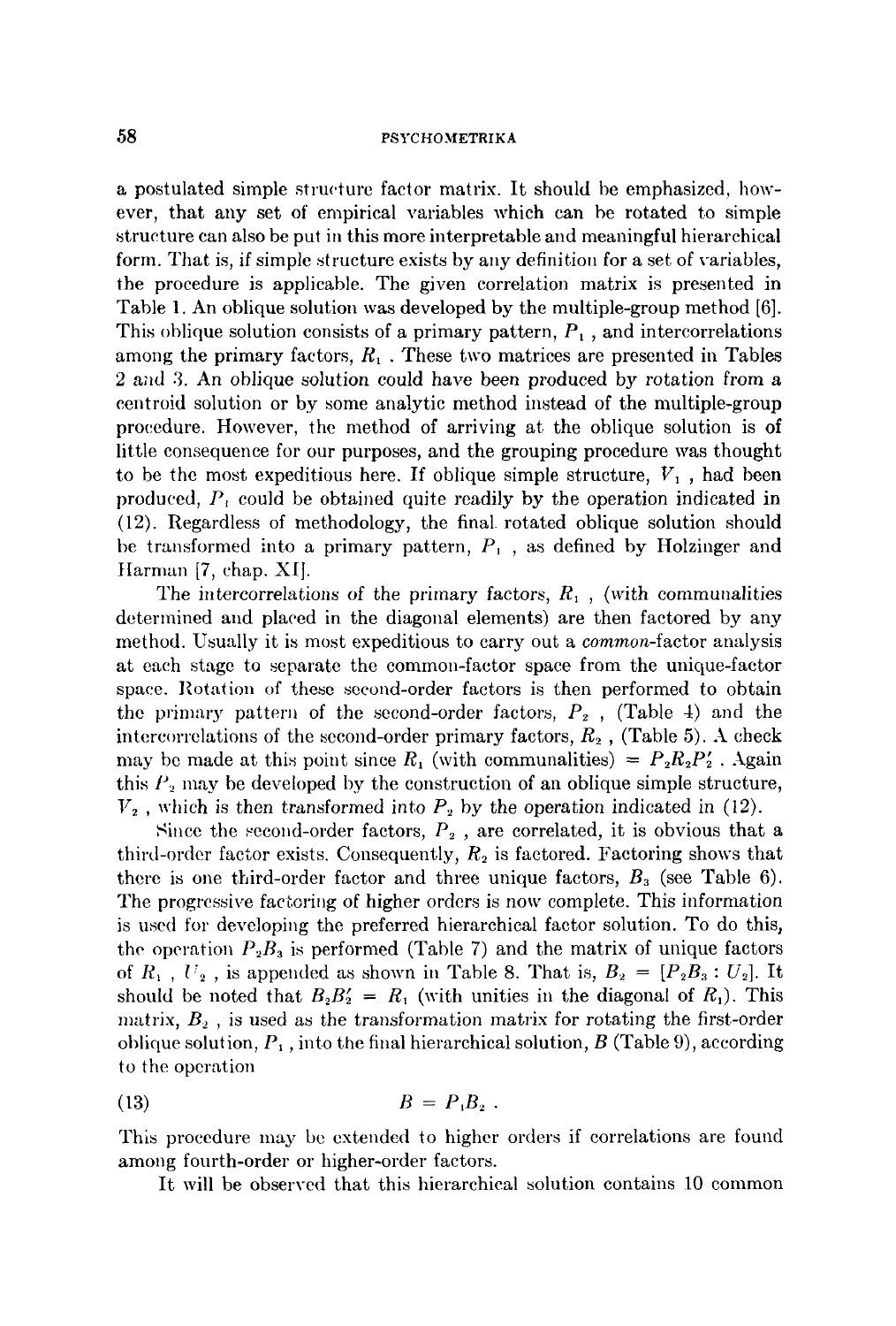TABLE 6

TABLE 7

| Third-Order Common and Unique Factors, B. | Orthogonalized Second-Order Common Factors, P_B_ |  |  |
|-------------------------------------------|--------------------------------------------------|--|--|
|                                           |                                                  |  |  |
|                                           |                                                  |  |  |

|                |       |       |    |   |                | IJ             | ш              | ΙV               |
|----------------|-------|-------|----|---|----------------|----------------|----------------|------------------|
|                |       | IJ    | TU | 2 | .6400<br>.5600 | .4800<br>.4200 |                |                  |
| .8000          | ,6000 |       |    | o | .2400<br>.3600 |                | .3200<br>.4800 |                  |
| .6000<br>.7000 |       | .8000 |    |   | 6300ء<br>.2100 |                |                | $-6427$<br>.21L2 |

| FABI. |  |
|-------|--|
|       |  |

|                                         |                                                    |                |                |                |  |       |    |       | Orthogonalized Second-Order Common and Unique Factors, B. |       |       |  |  |
|-----------------------------------------|----------------------------------------------------|----------------|----------------|----------------|--|-------|----|-------|-----------------------------------------------------------|-------|-------|--|--|
|                                         | $P_2B$                                             |                |                |                |  |       |    |       |                                                           |       |       |  |  |
|                                         |                                                    | п              | IJI            | ΙV             |  |       | VI | VII   | VIII                                                      | IX    |       |  |  |
| ı<br>$\overline{2}$<br>3<br>4<br>5<br>6 | ,6400<br>5600ء<br>.2400<br>.3600<br>6300.<br>-2100 | 4800ء<br>.4200 | 3200ء<br>.4800 | .6427<br>2142. |  | -6000 |    | -9165 | .8000                                                     | .4359 | 9539ء |  |  |

TABLE 9

|    |         |       |       |       | Hierarchical Factor Solution, B |       |       |                          |       |       |
|----|---------|-------|-------|-------|---------------------------------|-------|-------|--------------------------|-------|-------|
|    | Ĩ       | IΙ    | III   | ΙV    | v                               | VI    | VII   | $\widetilde{\text{var}}$ | IX    | x     |
|    | .5120   | -3840 |       |       | 4800ء                           |       |       |                          |       |       |
| 2  | 5760ء   | 4320ء |       |       | .5400                           |       |       |                          |       |       |
|    | .3920   | .2940 |       |       |                                 | .4999 |       |                          |       |       |
|    | 3360ء   | .2520 |       |       |                                 | -4285 |       |                          |       |       |
|    | ,1920   |       | .2560 |       |                                 |       | .7332 |                          |       |       |
| 6  | .0960   |       | .1280 |       |                                 |       | .3666 |                          |       |       |
| 7  | ,2520   |       | 3360ء |       |                                 |       |       | .5600                    |       |       |
| 8  | .0720   |       | .0960 |       |                                 |       |       | .1600                    |       |       |
| 9  | 5670ء   |       |       | .5764 |                                 |       |       |                          | -3923 |       |
| 10 | .3150   |       |       | .3214 |                                 |       |       |                          | 21.80 |       |
| 11 | $-1260$ |       |       | -1285 |                                 |       |       |                          |       | .5723 |
| 12 | .1470   |       |       | -1499 |                                 |       |       |                          |       | .6677 |

factors, where all tests define factor I. Factors II, III, and IV are the next most complex factors. Each of these in turn can be broken down into the finer composites illustrated by factors V through X. These last six factors identify the six factors of the original oblique solution,  $P_1$ . It will be observed that this solution reproduces the communalities and the off-diagonal correlations of the original correlation matrix exactly. Furthermore, it furnishes the same factorial interpretation as is found in the oblique solution,  $P_1$ , which is the usual type of solution obtained by researchers. Ease of psychological interpretation has not been sacrificed by the use of the hierarchical solution, and what was concealed in the intercorrelations of the oblique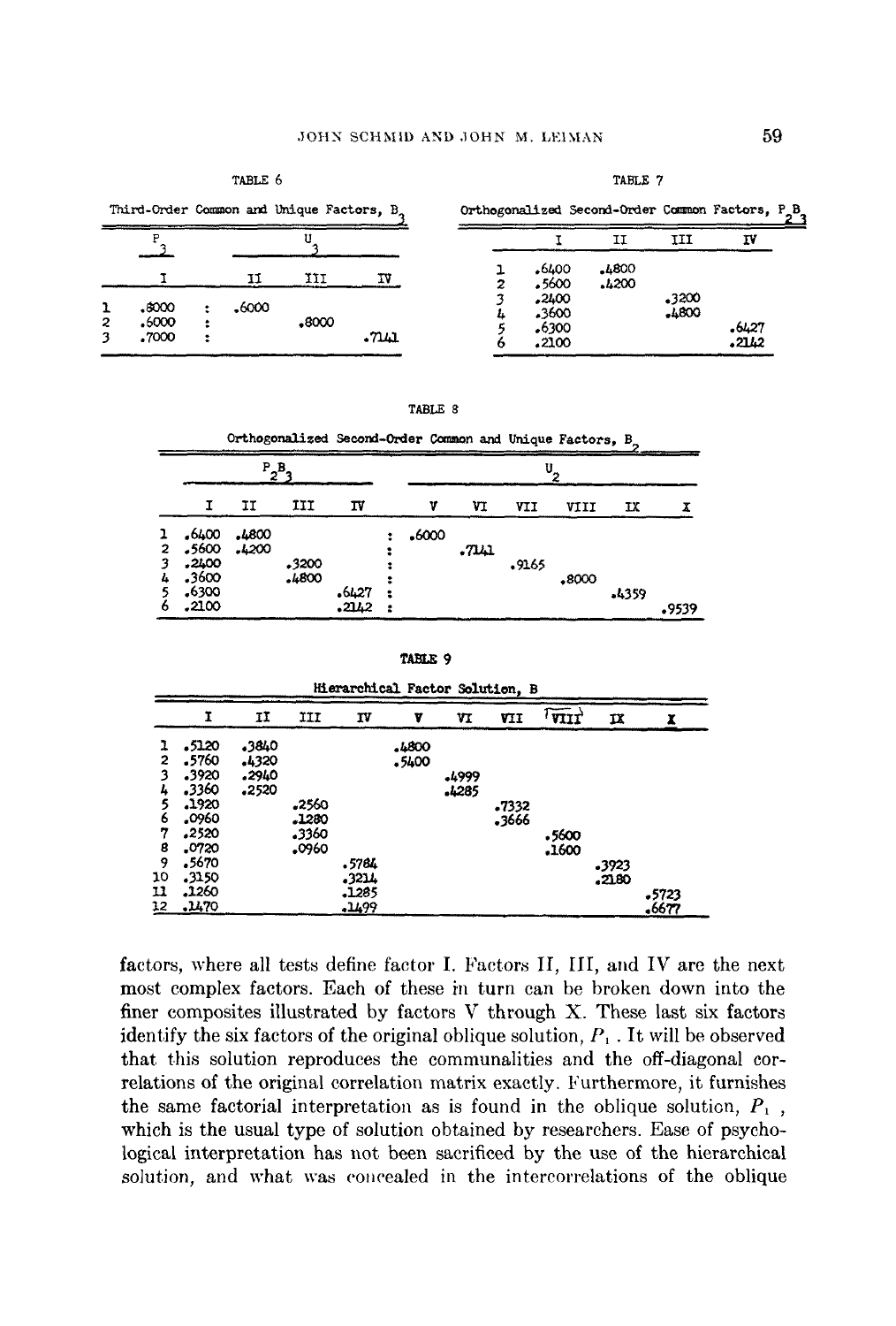# 60 PSYCHOMETRIKA

axes now takes on added meaning in terms of the progressive groupings of the wu'iables at higher levels.

It should be emphasized that even though the oblique solution,  $P_1$ , contains variables of complexity one only, this is not a restriction. Variables of any complexity may be used.

## *Di.scussion*

A question arises about the stability of the hierarchical solution upon modification of the battery of tests. Burt concludes  $[3, p. 70]$  that the hierarchical solution-designated by him as the group-factor solution-remains "stable, if not absolutely invariant, even when the battery of tests or traits is modified, e.g., when a comparatively small battery is enlarged by the addition of more tests or more groups of tests, or when a large battery is curtailed by the omission of tests." The introduction of a new group of tests which are unrelated to any group already in the battery would, of course, add a new group factor.

In all probability, selection, univariate and multivariate, and sampling variation would affect this model in the same manner as the simple structure model. These points concerning battery modification, selection, and sampling stability need further research for clarification.

Practical applications of this model will be greatly aided as more objective and analytical criteria and techniques for transformation to simple structure arc achieved. Nevertheless, even with present methods of attaining simple structure, the hierarchical solution is useful.

## *Summary of Steps as Applied to Illustration*

1. R, with communalities, was factored into  $P_1$  and  $R_1$  (Tables 1, 2, and 3), that is

R (with communalities) =  $P_1R_1P_1'$ .

2.  $R_1$ , with communalities, was factored into  $P_2$  and  $R_2$  (Tables 4 and 5), that is

$$
R_1
$$
 (with communities) =  $P_2R_2P'_2$ ,

$$
R_1
$$
 (with unities) =  $P_2R_2P'_2 + U_2^2$ ,

where  $U_2$  represents the diagonal matrix of unique factors of  $R_1$ .

3.  $R_{\scriptscriptstyle 2}$  , with communalities, was factored into  $P_{\scriptscriptstyle 3}$  . (Table 6). One common factor was found, i.e.  $R_3$  was a unit scalar.

$$
R_2
$$
 (with communities) =  $P_3P'_3$ ,  
 $R_2$  (with unities) =  $P_3P'_3 + U_3^2$ .

4. When only one common factor remains, as in this illustration, factoring